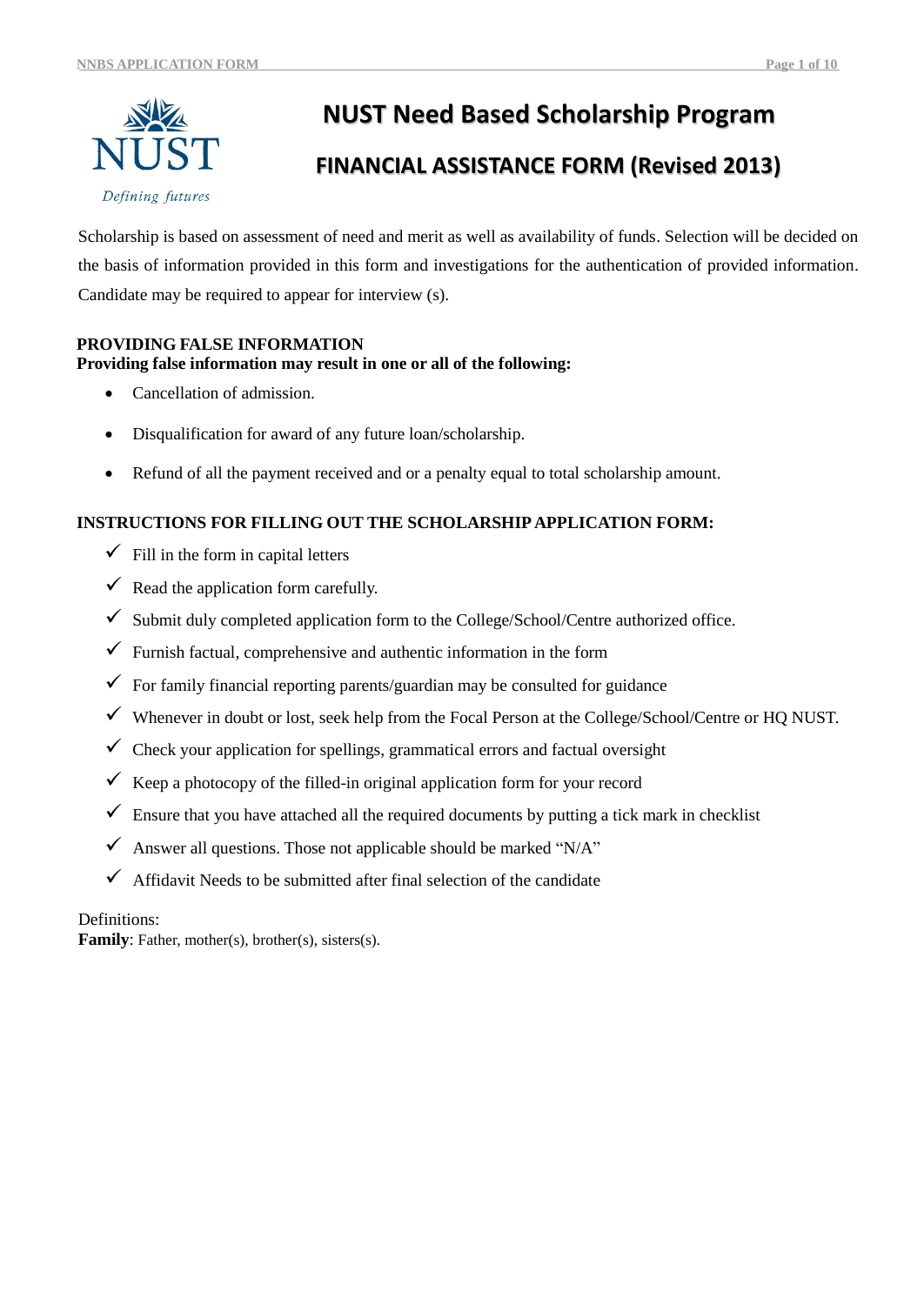## **Application Form Check List**

| <b>SN</b>      | <b>Description</b>                                                    | Tick the relevant/ applicable   |
|----------------|-----------------------------------------------------------------------|---------------------------------|
| 1              | Copies of computerized NIC of                                         |                                 |
|                | Father                                                                |                                 |
|                | Mother                                                                |                                 |
|                | Guardian                                                              |                                 |
| $\overline{2}$ | Copy of last Income Tax Return of                                     |                                 |
|                | Father                                                                |                                 |
|                | Mother                                                                |                                 |
|                | Guardian                                                              |                                 |
| 3              | Salary Certificate of                                                 |                                 |
|                | Father                                                                |                                 |
|                | Mother                                                                |                                 |
|                | Guardian                                                              |                                 |
| 4              | Copies of last month's utility bills                                  |                                 |
|                | Electricity                                                           |                                 |
|                | Gas                                                                   |                                 |
|                | Water                                                                 |                                 |
|                | Telephone                                                             |                                 |
| 5              | Attested copy of rent agreement (if applicable)                       |                                 |
| 6              | Copies of last & latest fee receipts of self and siblings *           |                                 |
| 7              | Copies of Medical bills/expenditure related documents (if applicable) |                                 |
| 8              | Copies of pervious scholarship(s) attained (if applicable)            |                                 |
| 9              | Statement of Purpose / justification for scholarship                  |                                 |
|                | * Siblings are brother & sisters                                      |                                 |
| $\bf{l}$       | Section A: Personal and family information                            | Tick the Section When Completed |

- II Section B : Cumulative information of Self, Parents &
- III Section C : Financial arrangements for current year
- IV Section D : Educational Record

Guardian Assets

#### **DO's:**

- Submit your application to the authorized office or focal person of your College/School/Centre. **u**
- Place documents in right order as per above sections (1 to 9)
- Put all amounts in Pak Rs.
- Do consult with parent(s)/guardian(s) for financial data accuracy  $\&$  reliability
- For the information not present/relevant write in capital letters **N/A.**

## **DO NOT:**

- Do not provide False/vague/ incomplete information.
- Do not overwrite/ scratch on the form.
- Do not send scholarship application form directly to NUST.

## **NOTE:**

• In case of any omission/commission in providing incomplete/false information, NUST reserves the right to take disciplinary action which may result into cancellation of admission.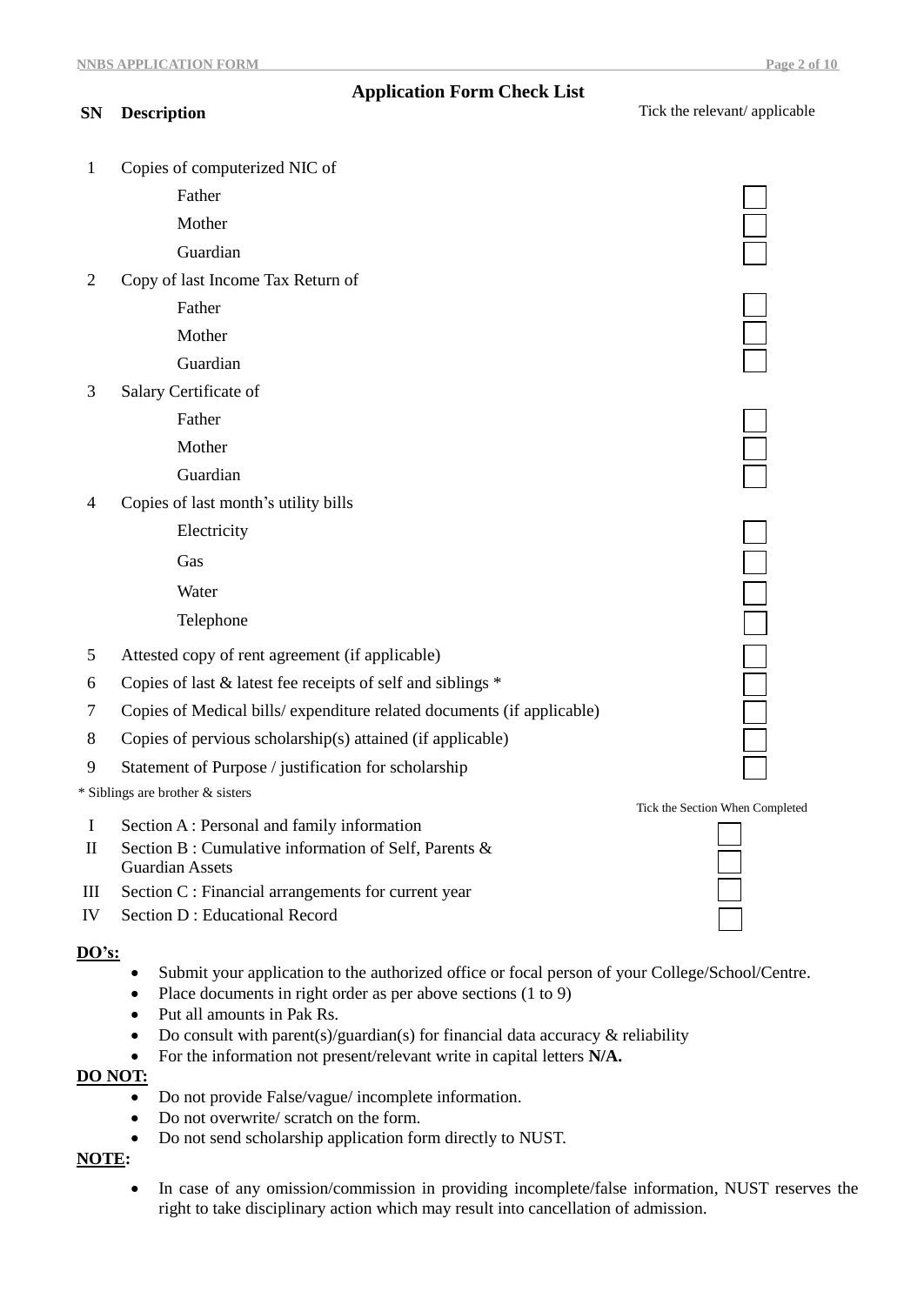#### **NNBS APPLICATION FORM** Page 3 of 10

#### **Name of the College/School/Centre: \_\_\_\_\_\_\_\_\_\_\_\_\_\_\_\_\_\_\_\_\_\_\_\_\_\_\_\_\_\_\_\_\_\_\_\_\_\_\_\_\_\_\_\_\_\_\_\_\_\_\_**

## **Degree Title / Program: \_\_\_\_\_\_\_\_\_\_\_\_\_\_\_\_\_\_\_\_\_\_\_\_\_\_\_\_\_\_\_\_\_\_\_\_\_\_\_\_\_\_\_\_\_\_\_\_\_\_\_\_\_\_\_\_\_\_\_\_\_**

|                                                  | <b>Section A:</b>                                                                                                                                                                                                                                         |  |  |  |  |  |  |  |  |
|--------------------------------------------------|-----------------------------------------------------------------------------------------------------------------------------------------------------------------------------------------------------------------------------------------------------------|--|--|--|--|--|--|--|--|
| <b>Applicant Personal and Family Information</b> |                                                                                                                                                                                                                                                           |  |  |  |  |  |  |  |  |
| 1.                                               | <b>Applicant's Name:</b><br>Gender: Male<br>Female                                                                                                                                                                                                        |  |  |  |  |  |  |  |  |
| 2.                                               | University Reg. No:                                                                                                                                                                                                                                       |  |  |  |  |  |  |  |  |
| 3.                                               | <b>Applicant NADRA</b><br>$\overline{\phantom{a}}$<br>$\overline{\phantom{a}}$<br>NIC No.                                                                                                                                                                 |  |  |  |  |  |  |  |  |
| 4.                                               | <b>Marital Status</b><br>Married<br>Divorced<br>Single                                                                                                                                                                                                    |  |  |  |  |  |  |  |  |
| 5.                                               |                                                                                                                                                                                                                                                           |  |  |  |  |  |  |  |  |
| 6.                                               | <b>Present Address</b><br><u> 2000 - Jan James James James James James James James James James James James James James James James James J</u>                                                                                                            |  |  |  |  |  |  |  |  |
| 7.                                               | <b>Permanent Address:</b>                                                                                                                                                                                                                                 |  |  |  |  |  |  |  |  |
| 8.                                               | Are you currently working : Yes $\vert$<br>$No \ \Box$                                                                                                                                                                                                    |  |  |  |  |  |  |  |  |
| 9.                                               | If answer is Yes to Section No. 8 complete the sections $(9-13)$                                                                                                                                                                                          |  |  |  |  |  |  |  |  |
|                                                  |                                                                                                                                                                                                                                                           |  |  |  |  |  |  |  |  |
|                                                  | 10. Total Monthly Applicant Gross Income in Pak Rs. ____________________________                                                                                                                                                                          |  |  |  |  |  |  |  |  |
|                                                  | 11. Total Monthly Applicant Take Home Income* in Pak Rs. _______________________                                                                                                                                                                          |  |  |  |  |  |  |  |  |
|                                                  | 12. Total Annual Applicant Gross Income: __________ Applicant NTN No. ___________                                                                                                                                                                         |  |  |  |  |  |  |  |  |
|                                                  | * Take Home Income: Salary / Pay available after deduction of taxes, provident fund charges etc.                                                                                                                                                          |  |  |  |  |  |  |  |  |
|                                                  |                                                                                                                                                                                                                                                           |  |  |  |  |  |  |  |  |
|                                                  |                                                                                                                                                                                                                                                           |  |  |  |  |  |  |  |  |
| 15.                                              | Father's Name: Computerized N.I.C. No                                                                                                                                                                                                                     |  |  |  |  |  |  |  |  |
|                                                  | Currently supporting family: Yes<br>$\vert$ No <sup>*</sup>                                                                                                                                                                                               |  |  |  |  |  |  |  |  |
|                                                  |                                                                                                                                                                                                                                                           |  |  |  |  |  |  |  |  |
|                                                  | 18. Occupation: Employed Retired Business Owner<br>Unemployed                                                                                                                                                                                             |  |  |  |  |  |  |  |  |
|                                                  |                                                                                                                                                                                                                                                           |  |  |  |  |  |  |  |  |
|                                                  |                                                                                                                                                                                                                                                           |  |  |  |  |  |  |  |  |
|                                                  |                                                                                                                                                                                                                                                           |  |  |  |  |  |  |  |  |
|                                                  |                                                                                                                                                                                                                                                           |  |  |  |  |  |  |  |  |
|                                                  |                                                                                                                                                                                                                                                           |  |  |  |  |  |  |  |  |
|                                                  |                                                                                                                                                                                                                                                           |  |  |  |  |  |  |  |  |
|                                                  |                                                                                                                                                                                                                                                           |  |  |  |  |  |  |  |  |
|                                                  | 26. Total Family members currently living with you:<br><u> </u>                                                                                                                                                                                           |  |  |  |  |  |  |  |  |
|                                                  | 27. Total Number of brothers/Sisters married; Living With family ________________                                                                                                                                                                         |  |  |  |  |  |  |  |  |
|                                                  | Living separately<br><u> Alexandro de la contenentación de la contenentación de la contenentación de la contenentación de la contenentación de la contenentación de la contenentación de la contenentación de la contenentación de la contenentación </u> |  |  |  |  |  |  |  |  |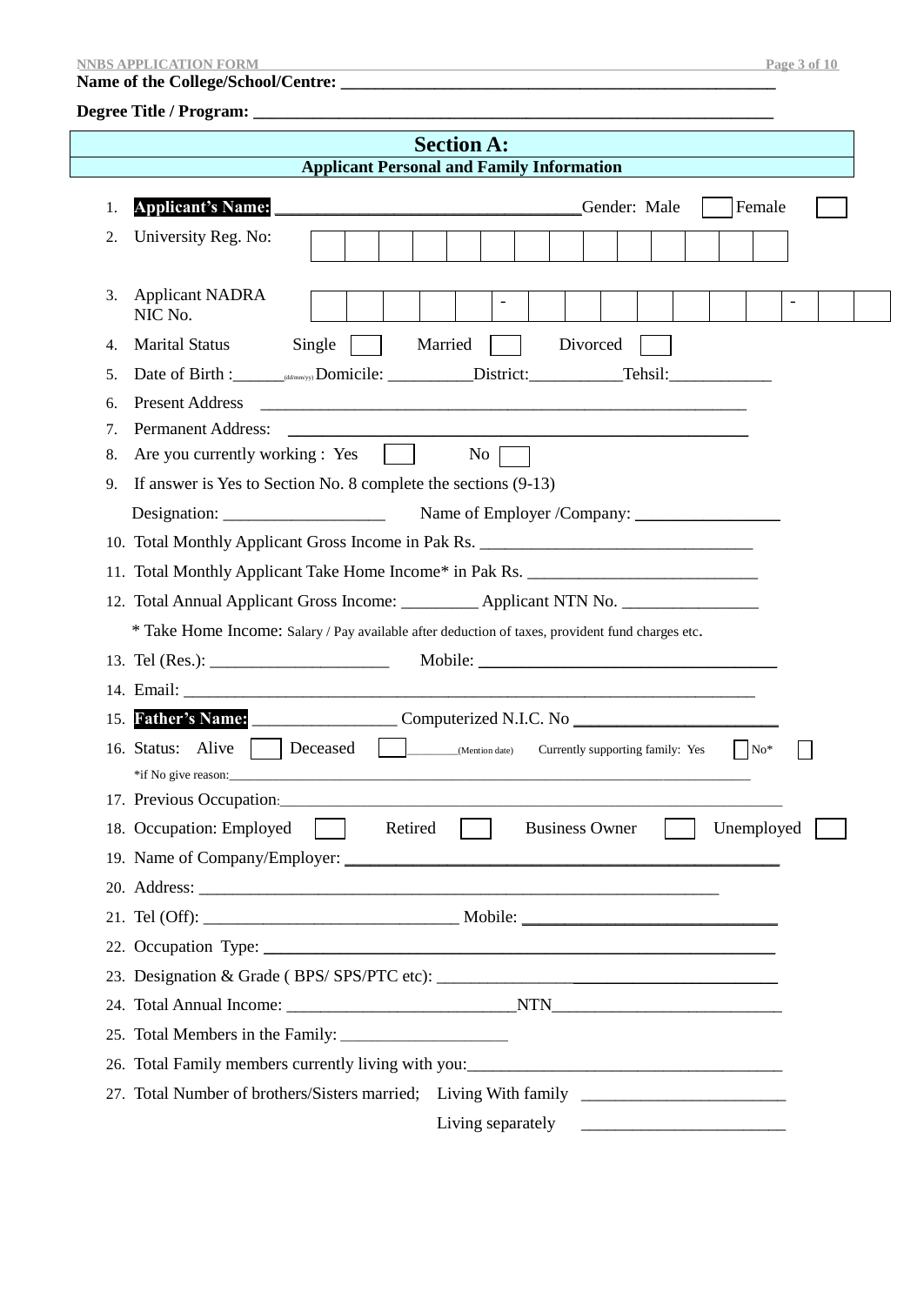## 28. Brothers/Sisters living with family and contributing to family income.

|      |       |              | Contribution to family |
|------|-------|--------------|------------------------|
| S.No | Name  | Relationship | income (Rs/ Month)     |
|      |       |              |                        |
|      |       |              |                        |
| 3    |       |              |                        |
| 28   | Total |              |                        |

## 29. Details of Family Members Earning; including contribution from Brothers/sisters as per ser # 28.

| S              | <b>Family Member</b> | Relationship                                                               | Organization<br><b>Family Member</b><br>Designation                       |      | Monthly Pay/Earning |       | Remarks    |  |
|----------------|----------------------|----------------------------------------------------------------------------|---------------------------------------------------------------------------|------|---------------------|-------|------------|--|
| #              | Name                 |                                                                            | occupation ***                                                            | Name |                     | Gross | <b>Net</b> |  |
|                |                      |                                                                            |                                                                           |      |                     |       |            |  |
|                |                      |                                                                            |                                                                           |      |                     |       |            |  |
| $\overline{2}$ |                      |                                                                            |                                                                           |      |                     |       |            |  |
| 3              |                      |                                                                            |                                                                           |      |                     |       |            |  |
| $\overline{4}$ |                      |                                                                            |                                                                           |      |                     |       |            |  |
| 29             |                      | a. Total Monthly Family Income (add self income, if applicable) Pak Rupees |                                                                           |      |                     |       |            |  |
|                |                      |                                                                            | b. Total Annual Family Income (add self income, if applicable) Pak Rupees |      |                     |       |            |  |

\*\*\* Family Member Occupation classification

- 1. Government Service (Specify the employment grade BPS/SPS/PTC etc.)
- 2. Private Job
- 3. Agriculture/Farming
- 4. Own Business (Self Employed) . Detail/ Nature of self business need to be filled in at remarks colum).
- 5. Others.

## 30. Brothers/Sisters/Children/Family Members studying \_

## Details of Siblings Studying

| S#             | Name                         | Relation<br>with<br>applicant | Name $&$<br>Address<br>of<br>Institute | Institute<br>Type<br>(Public/P)<br>rivate) | Tuition<br>Fee per<br>month<br>(A) | Type<br>Percentage/<br>amount of<br>scholarship<br>(i f)<br>applicable)<br>(B) | Tuition<br>fee<br>payable<br>per month<br>(C)<br>$(A-B)=C$ | Misc<br>Educational<br>Expenses<br>(D) | Total<br>Educational<br>Expenses<br>$(C+D)$ |  |
|----------------|------------------------------|-------------------------------|----------------------------------------|--------------------------------------------|------------------------------------|--------------------------------------------------------------------------------|------------------------------------------------------------|----------------------------------------|---------------------------------------------|--|
| 1              |                              |                               |                                        |                                            |                                    |                                                                                |                                                            |                                        |                                             |  |
| $\overline{2}$ |                              |                               |                                        |                                            |                                    |                                                                                |                                                            |                                        |                                             |  |
| 3              |                              |                               |                                        |                                            |                                    |                                                                                |                                                            |                                        |                                             |  |
| $\overline{4}$ |                              |                               |                                        |                                            |                                    |                                                                                |                                                            |                                        |                                             |  |
| 5              |                              |                               |                                        |                                            |                                    |                                                                                |                                                            |                                        |                                             |  |
| 6              |                              |                               |                                        |                                            |                                    |                                                                                |                                                            |                                        |                                             |  |
| 30             | Total Fees & Tuition Charges |                               |                                        |                                            |                                    |                                                                                |                                                            |                                        |                                             |  |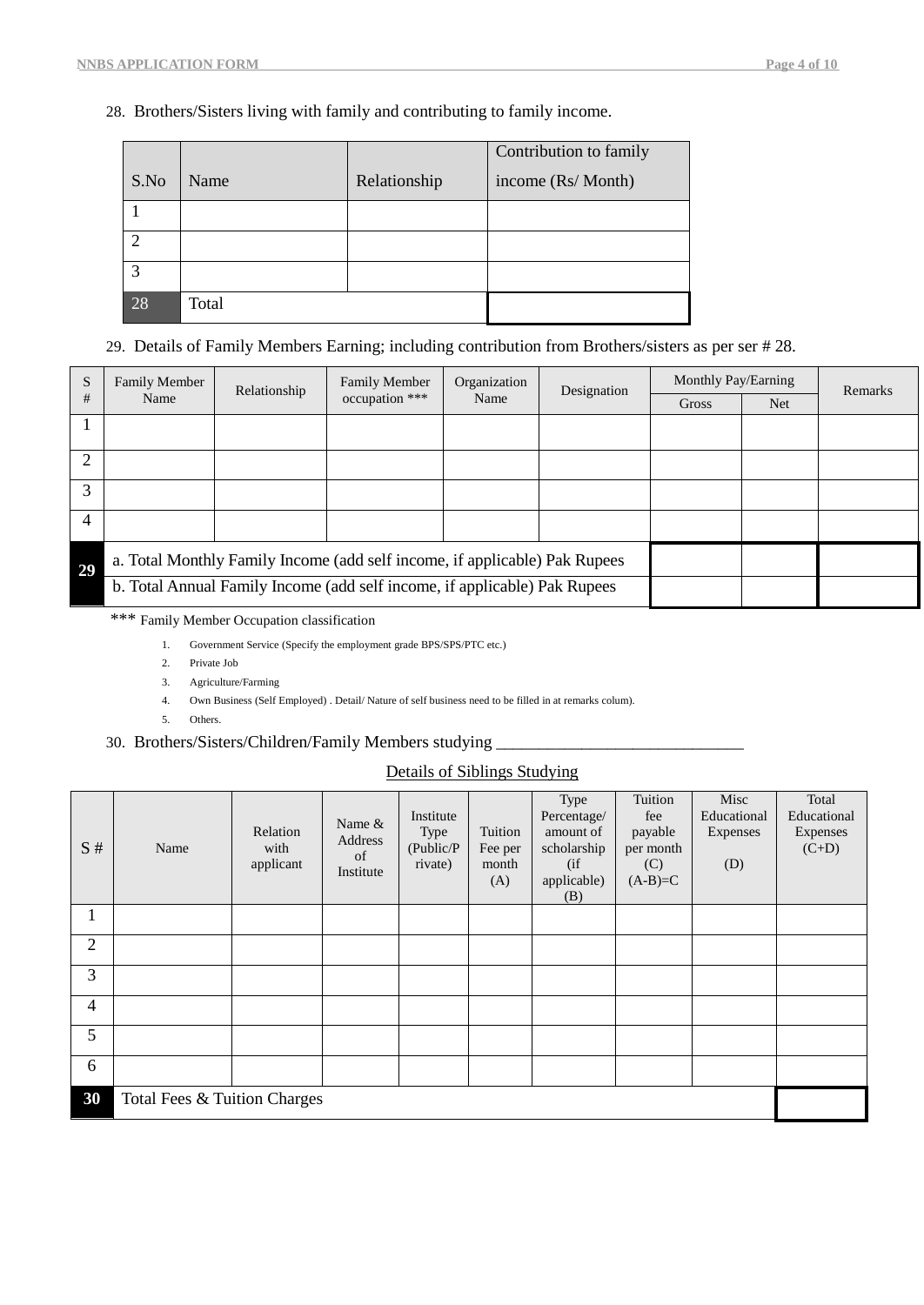## **31. Asset Income** (on monthly basis) where applicable

| S# | <b>Income Source</b> | <b>Father</b> | <b>Mother</b> | <b>Spouse</b> | <b>Self</b> | <b>Other</b> | <b>Total</b> |
|----|----------------------|---------------|---------------|---------------|-------------|--------------|--------------|
|    | <b>Property Rent</b> |               |               |               |             |              |              |
| 2  | Land Lease           |               |               |               |             |              |              |
| 3  | Bank Deposits*       |               |               |               |             |              |              |
| 4  | Shares / Securities* |               |               |               |             |              |              |
| 5  | Other (Specify)      |               |               |               |             |              |              |
| 31 | Total                |               |               |               |             |              |              |

\* For sources with annual income returns, kindly report the monthly income earned

## **32. Total Family Monthly Income**

| S#             | Family Member Name                                                    | Relationship | Monthly Income<br>from Assets<br>(Section A, Ser. 31) | <b>Monthly Gross</b><br>Pay/Earning | <b>Monthly Net</b><br>(Take home)<br>Pay/Earning |
|----------------|-----------------------------------------------------------------------|--------------|-------------------------------------------------------|-------------------------------------|--------------------------------------------------|
| 1              |                                                                       |              |                                                       |                                     |                                                  |
| $\overline{2}$ |                                                                       |              |                                                       |                                     |                                                  |
| 3              |                                                                       |              |                                                       |                                     |                                                  |
| $\overline{4}$ |                                                                       |              |                                                       |                                     |                                                  |
| 5 <sup>5</sup> | Applicant Monthly Gross Pay/Earning<br>(Section A, Ser. 11)           |              |                                                       |                                     |                                                  |
| 6              | Applicant Monthly Net (Take home) Pay/Earning<br>(Section A, Ser. 12) |              |                                                       |                                     |                                                  |
| $32-A$         | Total Monthly Income in Pak Rupees                                    |              |                                                       |                                     |                                                  |
| $32-B$         | Total Annual Income in Pak Rupees                                     |              |                                                       |                                     |                                                  |

## **FAMILY EXPENDITURES**

| 33. Accommodation Expenditures (Please tick the relevant boxes)<br><b>Type:</b> Bungalow <b>Apartment /Flat</b> Town House Village House                                          |  |  |  |  |  |  |  |  |
|-----------------------------------------------------------------------------------------------------------------------------------------------------------------------------------|--|--|--|--|--|--|--|--|
| <b>Status:</b> Rented <b>Status:</b> Rented <b>Status:</b> Rented <b>Status:</b> Rented <b>Status:</b> Rented <b>Status:</b> Self family owned <b>Status:</b> Employer/Govt Owner |  |  |  |  |  |  |  |  |
| <b>Rent Payment:</b> Self $\Box$ Employer/Govt $\Box$ Other                                                                                                                       |  |  |  |  |  |  |  |  |
| House Plot Size in Sq. ft. Covered Area in Sq. Ft.                                                                                                                                |  |  |  |  |  |  |  |  |
| If your family sharing accommodation:<br>$Yes$  <br>No.                                                                                                                           |  |  |  |  |  |  |  |  |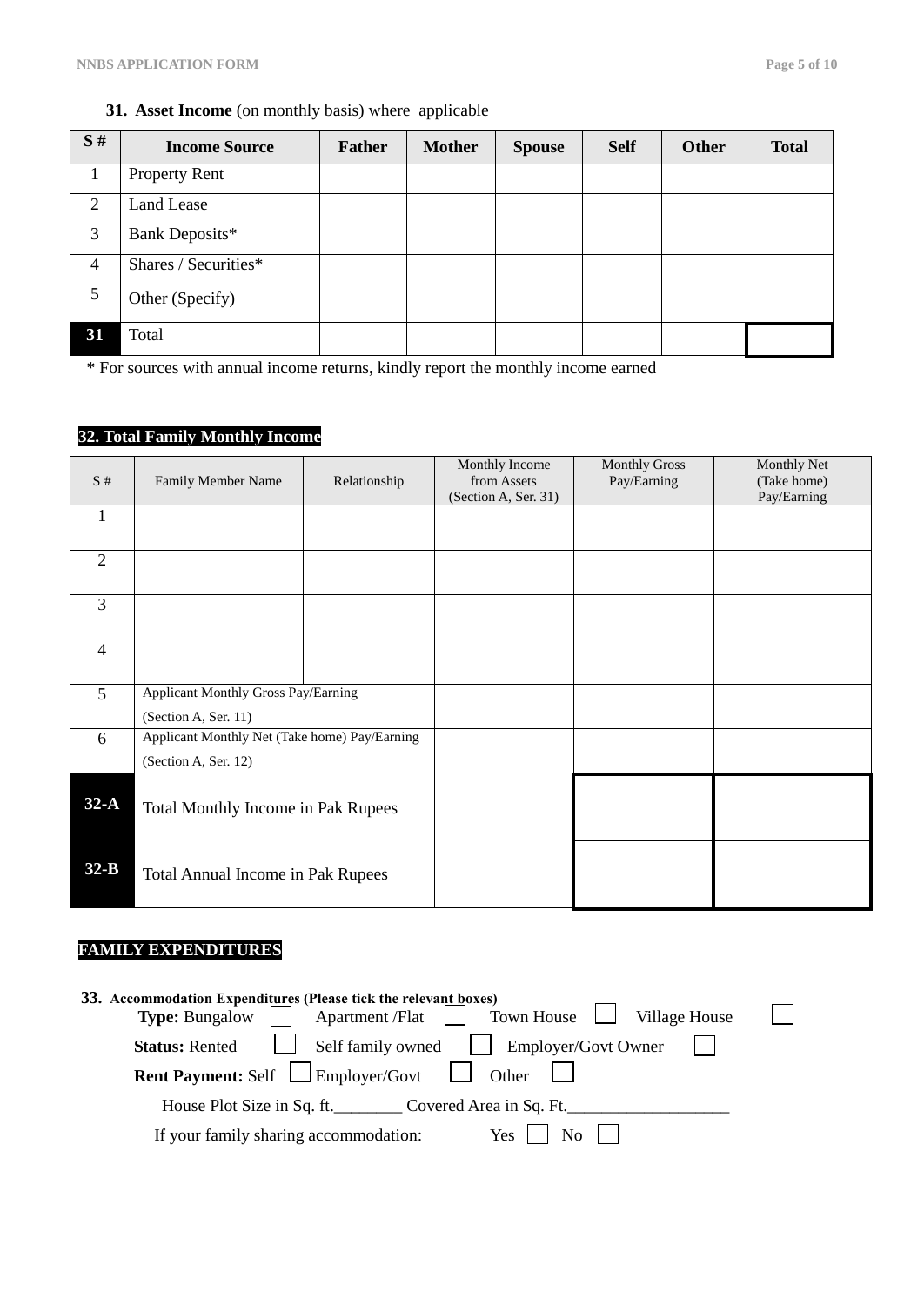| S#   | Accommodation    | Number of Bed Rooms | Number of Air | Accommodation       | Accommodation      |
|------|------------------|---------------------|---------------|---------------------|--------------------|
|      | Location/Address |                     | conditioners  | <b>Monthly Rent</b> | <b>Annual Rent</b> |
|      |                  | $1-2$               | $1-2$         |                     |                    |
|      |                  | $2 - 4$             | $2 - 4$       |                     |                    |
|      |                  | $4 - 6$             | $4-6$         |                     |                    |
|      |                  | $6 - 8$             | $6 - 8$       |                     |                    |
|      |                  | Above 8             | Above 8       |                     |                    |
| $33$ |                  |                     |               |                     |                    |

## **34. Utilities Expenditures**

| Last Month Utilities Paid |     |       |           |             |             |     | Average of Last Six Months (Per Month Utilities Charges) |           |       |
|---------------------------|-----|-------|-----------|-------------|-------------|-----|----------------------------------------------------------|-----------|-------|
| Electricity               | Gas | Water | Telephone | $\sim$<br># | Electricity | Gas | Water                                                    | Telephone | Total |
|                           |     |       |           |             |             |     |                                                          |           |       |

## **35. Monthly Food /Kitchen Expenditures: \_\_\_\_\_\_\_\_\_\_\_\_\_\_\_\_\_**\_\_\_\_\_\_\_\_\_\_\_\_\_\_\_\_\_\_\_\_\_\_

**36. Medical Expenditures:** Average of last six months (Per Month Expenditure)\_\_\_\_\_\_\_\_\_\_\_

## **37. Travelling/ Miscellaneous Expenditures**

Average of last six months (Per Month Expenditure) \_\_\_\_\_\_\_\_\_\_\_\_\_\_\_\_\_\_\_\_\_\_\_\_\_\_\_\_\_\_

# **38. Applicant's Expenditure (per month):** Tuition Fe

(not to be included from serial no.  $36$ )

| Tuition Fee                           |                    |
|---------------------------------------|--------------------|
| I am availing hostel facility at NUST | Yes $\n  Now\n  Y$ |
| Hostel dues                           |                    |
| Food                                  |                    |
| (if living in hostel)                 |                    |
| Misc                                  |                    |
| Total                                 | Rs/month           |

## **39. Total Family Expenditures**

|    | Education                | Accommodation            | Utilities                | Food                     | Medical                  | Misc.                    | Self                     |                   | Total Expenditure |
|----|--------------------------|--------------------------|--------------------------|--------------------------|--------------------------|--------------------------|--------------------------|-------------------|-------------------|
| S# | Expenditure<br>(Ser. 30) | Expenditure<br>(Ser. 33) | Expenditure<br>(Ser. 34) | Expenditure<br>(Ser. 35) | Expenditure<br>(Ser. 36) | Expenditure<br>(Ser. 37) | Expenditure<br>(Ser. 38) | Monthly<br>(39.A) | Annual<br>(39.B)  |
| 39 |                          |                          |                          |                          |                          |                          |                          |                   |                   |

| Ser. No.              | Description                      | <b>Amounts in Pak Rupees</b> |
|-----------------------|----------------------------------|------------------------------|
| $(Ser.32-A)$          | <b>Total Monthly Income</b>      |                              |
| $(Ser. 39-A)$         | <b>Total Monthly Expenditure</b> |                              |
| 40<br>$(32.A - 39.A)$ | Net Monthly Disposable Income*   |                              |

| Ser. No.              | Description                     | <b>Amounts in Pak Rupees</b> |
|-----------------------|---------------------------------|------------------------------|
| $(Ser.32-B)$          | <b>Total Annual Income</b>      |                              |
| $(Ser. 39-B)$         | <b>Total Annual Expenditure</b> |                              |
| 41<br>$(32.B - 39.B)$ | Net Annual Disposable Income*   |                              |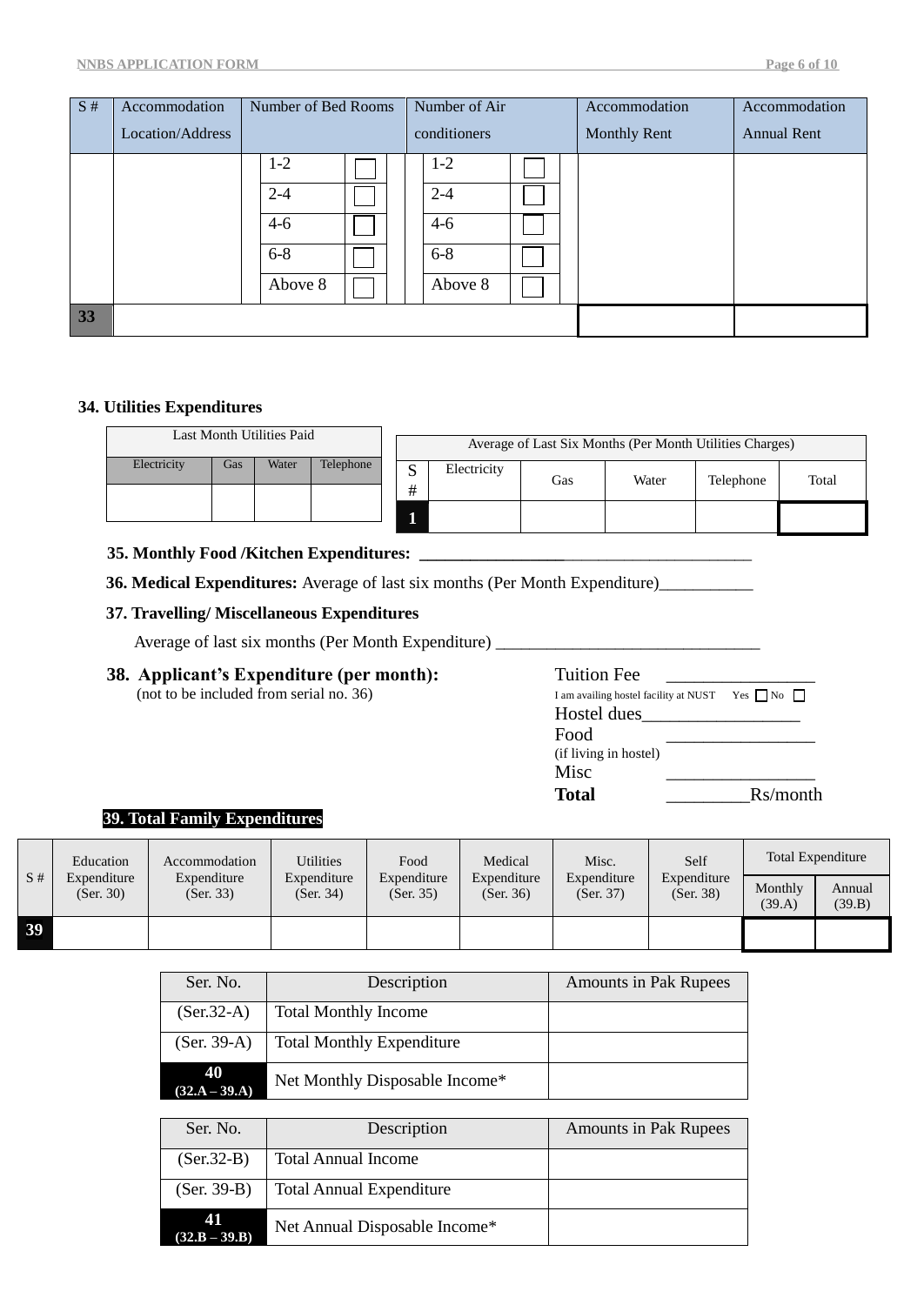\* If the monthly / Annual Disposable Income is negative, kindly explain the reasons for the gap, and the arrangements through which the differential gap is met by the family

| Section B:                                                  |
|-------------------------------------------------------------|
| Cumulative information of Self, Parents and guardian Assets |

## **Assets ( With current market value))**

|  |  |  |  | 42. Does the family own any transport? | Yes $\Box$ No |  |  |  |
|--|--|--|--|----------------------------------------|---------------|--|--|--|
|--|--|--|--|----------------------------------------|---------------|--|--|--|

If Yes kindly fill the relevant details

| $S+$ | Transport Type             | Make/Model | <b>Engine Capacity</b> | Registration No. | Ownership |
|------|----------------------------|------------|------------------------|------------------|-----------|
|      | (Car/Motor cycle/ others*) |            | (CC)                   |                  | period    |
|      |                            |            |                        |                  |           |
|      |                            |            |                        |                  |           |
|      |                            |            |                        |                  |           |
| 4    |                            |            |                        |                  |           |

\*Others: Include tractor, rickshaw, bicycle, motorcycle, cartage pick, truck, cart etc.

## 43. Number of Cattle (s) with kind

## 44. **Area and location of Land(s)/Plot(s) owned**\_\_\_\_\_\_\_\_\_\_\_\_\_\_\_\_\_\_\_\_\_\_\_\_\_\_\_\_\_\_\_\_\_\_\_\_\_\_\_\_\_\_\_\_\_\_

| <b>Assets Title</b> | Qty | <b>Size</b> | Location (Address) | Cultivable Area | Agricultural   |
|---------------------|-----|-------------|--------------------|-----------------|----------------|
|                     |     |             |                    |                 | Yield per Aere |
| Residential         |     |             |                    |                 |                |
| Commercial          |     |             |                    |                 |                |
| Agricultural        |     |             |                    |                 |                |
| Employer/Govt       |     |             |                    |                 |                |
| Scheme              |     |             |                    |                 |                |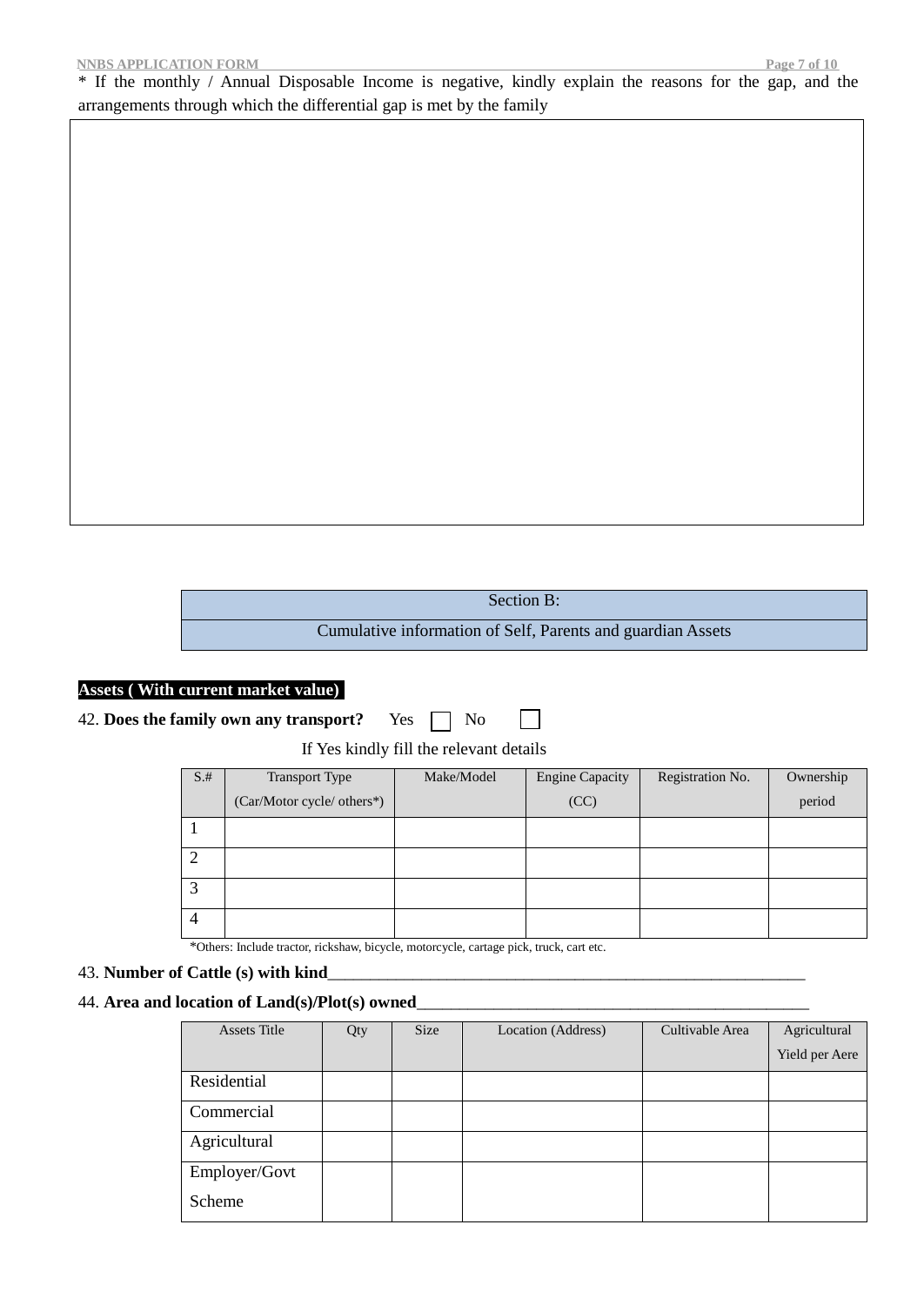## 45. **Assets worth (current Market value in Pak. Rs.)**

| $S.+$           | <b>Assets Title</b>      | Father | Mother | Spouse | Guardian | Total |
|-----------------|--------------------------|--------|--------|--------|----------|-------|
| -1              | House                    |        |        |        |          |       |
| 2               | <b>Business</b>          |        |        |        |          |       |
| 3               | Land Building            |        |        |        |          |       |
| $\overline{4}$  | <b>Bank Balance</b>      |        |        |        |          |       |
| $5\overline{)}$ | Stocks/Prize bond        |        |        |        |          |       |
| 6               | Vehicle/cattle(s)/Others |        |        |        |          |       |
| 50              | Total                    |        |        |        |          |       |

| <b>Section C:</b>                              |  |
|------------------------------------------------|--|
| <b>Financial arrangements for current year</b> |  |

## 46. **Fund availability for Applicant Education (per annum in Pak Rupees)**

| $S+$           | <b>Assets Title</b> | Father | Mother | Spouse | Guardian | Total |
|----------------|---------------------|--------|--------|--------|----------|-------|
|                | Salary/Earnings     |        |        |        |          |       |
| 2              | Friend<br>Family/   |        |        |        |          |       |
|                | Advances & Loan*    |        |        |        |          |       |
| 3              | <b>Bank Loan</b>    |        |        |        |          |       |
| $\overline{4}$ | Other (specify)     |        |        |        |          |       |
| 51             | <b>Total</b>        |        |        |        |          |       |

\*Family/friend Loan (Specify relation with the relative/friend)\_\_\_\_\_\_\_\_\_\_\_\_\_\_\_\_\_\_\_\_\_\_\_\_\_\_\_\_\_\_\_\_\_\_\_\_\_

47. Have you approached any other agency for assistance for your education i.e. banks, NGO, guardian/employer etc.

\_\_\_\_\_\_\_\_\_\_\_\_\_\_\_\_\_\_\_\_\_\_\_\_\_\_\_\_\_\_\_\_\_\_\_\_\_\_\_\_\_\_\_\_\_\_\_\_\_\_\_\_\_\_\_\_\_\_\_\_\_\_\_\_\_\_\_\_\_\_\_\_\_\_\_\_\_\_\_\_\_\_\_\_\_\_\_\_\_\_\_ \_\_\_\_\_\_\_\_\_\_\_\_\_\_\_\_\_\_\_\_\_\_\_\_\_\_\_\_\_\_\_\_\_\_\_\_\_\_\_\_\_\_\_\_\_\_\_\_\_\_\_\_\_\_\_\_\_\_\_\_\_\_\_\_\_\_\_\_\_\_\_\_\_\_\_\_\_\_\_\_\_\_\_\_\_\_\_\_\_

| Agency | Amount applied for                                  | Outcome |  |
|--------|-----------------------------------------------------|---------|--|
|        |                                                     |         |  |
|        |                                                     |         |  |
| AO     | How we the admission (Cust consector also not usid) |         |  |

\_\_\_\_\_\_\_\_\_\_\_\_\_\_\_\_\_\_\_\_\_\_\_\_\_\_\_\_\_\_\_\_\_\_\_\_\_\_\_\_\_\_\_\_\_\_\_\_\_\_\_\_\_\_\_\_\_\_\_\_\_\_\_\_\_\_\_\_\_\_\_\_\_\_\_\_\_\_\_\_\_\_\_\_\_\_\_\_\_\_\_ \_\_\_\_\_\_\_\_\_\_\_\_\_\_\_\_\_\_\_\_\_\_\_\_\_\_\_\_\_\_\_\_\_\_\_\_\_\_\_\_\_\_\_\_\_\_\_\_\_\_\_\_\_\_\_\_\_\_\_\_\_\_\_\_\_\_\_\_\_\_\_\_\_\_\_\_\_\_\_\_\_\_\_\_\_\_\_\_\_\_\_

48. How were the admission /first semester charges paid?

\_\_\_\_\_\_\_\_\_\_\_\_\_\_\_\_\_\_\_\_\_\_\_\_\_\_\_\_\_\_\_\_\_\_\_\_\_\_\_\_\_\_\_\_\_\_\_\_\_\_\_\_\_\_\_\_\_\_\_\_\_\_\_\_\_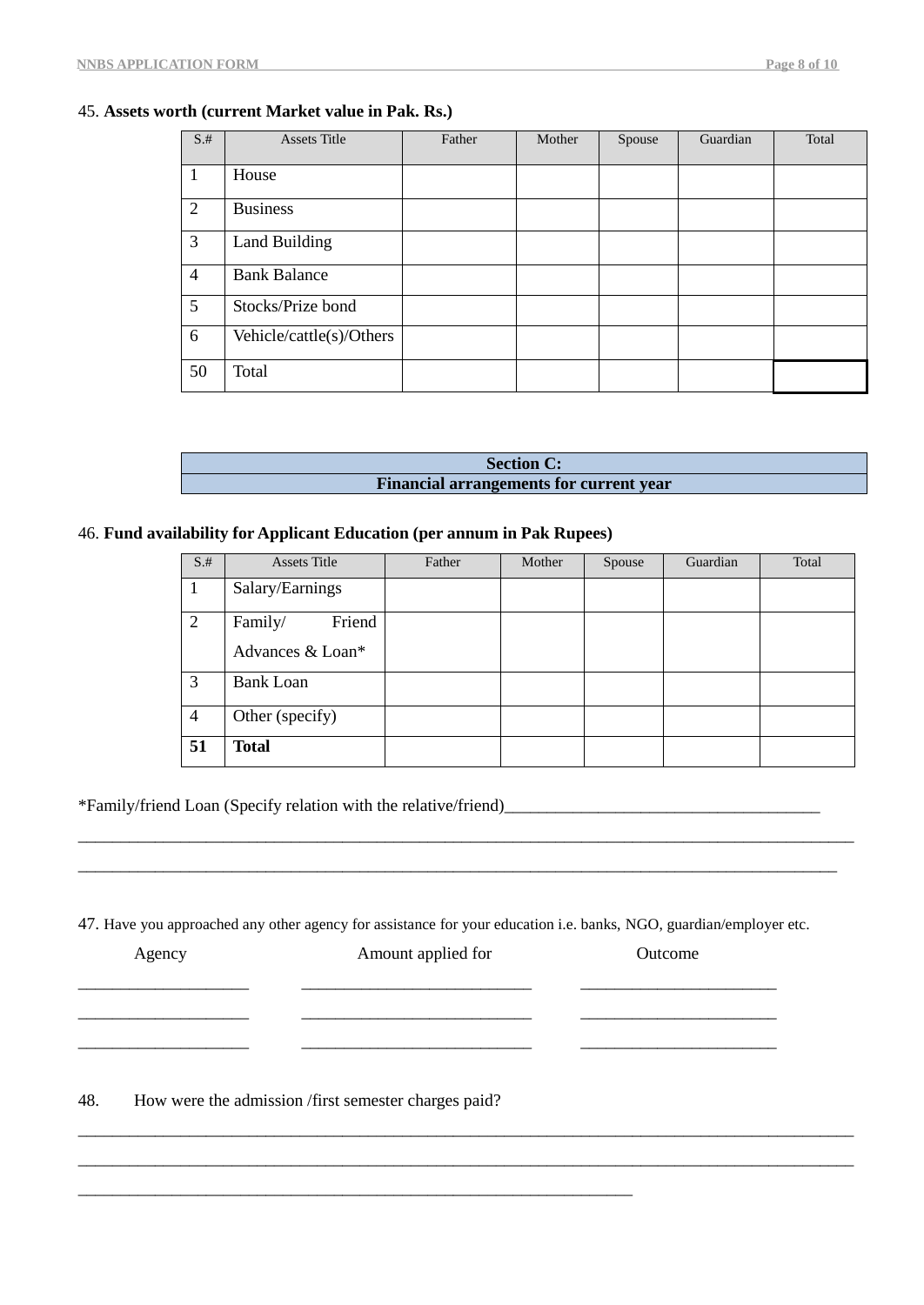## **Section D:**

## **49. Applicant Educational Record**

| <b>Level of Study</b> | <b>Name and Location of Institute</b> | <b>Per Month</b><br>Fee | <b>To-From</b><br>month/ yr. | Division/<br>GPA/<br>Grade | $\%$ age /<br><b>CGPA</b> |
|-----------------------|---------------------------------------|-------------------------|------------------------------|----------------------------|---------------------------|
| <b>Masters</b>        |                                       |                         |                              |                            |                           |
| <b>Bachelors</b>      |                                       |                         |                              |                            |                           |
| Intermediate          |                                       |                         |                              |                            |                           |
| Secondary             |                                       |                         |                              |                            |                           |

## **50. Have you ever been awarded any other scholarship before:** Yes  $\Box$  No  $\Box$

(If yes fill the details of scholarships & attach documentary proof of the scholarships)

| S#                | <b>Name of Institute</b> | Scholarship<br><b>Name</b> | <b>Total</b><br>Scholarship<br><b>Amount</b> | <b>Total</b><br>Scholarship<br><b>Period</b> | Class / Level at which<br><b>Scholarship was granted</b> |
|-------------------|--------------------------|----------------------------|----------------------------------------------|----------------------------------------------|----------------------------------------------------------|
|                   |                          |                            |                                              |                                              |                                                          |
| ◠                 |                          |                            |                                              |                                              |                                                          |
| $\mathbf{\Omega}$ |                          |                            |                                              |                                              |                                                          |

**\_\_\_\_\_\_\_\_\_\_\_\_\_\_\_\_\_\_\_\_\_\_\_\_\_\_\_\_\_\_\_\_\_\_\_\_\_\_\_\_\_\_\_\_\_\_\_\_\_\_\_\_\_\_\_\_\_\_\_\_\_\_\_\_\_\_\_\_\_\_\_\_\_\_\_\_\_\_\_\_\_\_\_\_\_\_\_\_\_\_\_ \_\_\_\_\_\_\_\_\_\_\_\_\_\_\_\_\_\_\_\_\_\_\_\_\_\_\_\_\_\_\_\_\_\_\_\_\_\_\_\_\_\_\_\_\_\_\_\_\_\_\_\_\_\_\_\_\_\_\_\_\_\_\_\_\_\_\_\_\_\_\_\_\_\_\_\_\_\_\_\_\_\_\_\_\_\_\_\_\_\_\_ \_\_\_\_\_\_\_\_\_\_\_\_\_\_\_\_\_\_\_\_\_\_\_\_\_\_\_\_\_\_\_\_\_\_\_\_\_\_\_\_\_\_\_\_\_\_\_\_\_\_\_\_\_\_\_\_\_\_\_\_\_\_\_\_\_\_\_\_\_\_\_\_\_\_\_\_\_\_\_\_\_\_\_\_\_\_\_\_\_\_\_ \_\_\_\_\_\_\_\_\_\_\_\_\_\_\_\_\_\_\_\_\_\_\_\_\_\_\_\_\_\_\_\_\_\_\_\_\_\_\_\_\_\_\_\_\_\_\_\_\_\_\_\_\_\_\_\_\_\_\_\_\_\_\_\_\_\_\_\_\_\_\_\_\_\_\_\_\_\_\_\_\_\_\_\_\_\_\_\_\_\_\_ \_\_\_\_\_\_\_\_\_\_\_\_\_\_\_\_\_\_\_\_\_\_\_\_\_\_\_\_\_\_\_\_\_\_\_\_\_\_\_\_\_\_\_\_\_\_\_\_\_\_\_\_\_\_\_\_\_\_\_\_\_\_\_\_\_\_\_\_\_\_\_\_\_\_\_\_\_\_\_\_\_\_\_\_\_\_\_\_\_\_\_ \_\_\_\_\_\_\_\_\_\_\_\_\_\_\_\_\_\_\_\_\_\_\_\_\_\_\_\_\_\_\_\_\_\_\_\_\_\_\_\_\_\_\_\_\_\_\_\_\_\_\_\_\_\_\_\_\_\_\_\_\_\_\_\_\_\_\_\_\_\_\_\_\_\_\_\_\_\_\_\_\_\_\_\_\_\_\_\_\_\_\_**

**Statement of Purpose** (Explain your suitability for this scholarship) - attach separate sheet if required

## **\_\_\_\_\_\_\_\_\_\_\_\_\_\_\_\_\_\_\_\_\_\_\_\_\_\_\_\_ 45. UNDERTAKING**

- 1. The information given in this application is true to the best of my knowledge and I understand that any incorrect information will result in the cancellation of this application. If any information given in this application is found incorrect or false after grant of financial assistance, the institute will stop further assistance and the student will have to refund all payment received and or penalty equal to total scholarship amount.
- 2. NUST reserves the right to use information given in this form for verification and other purposes.
- 3. In case of any omission/commission in providing incomplete/false information, NUST reserve the right to take disciplinary action which may result into cancellation of admission.

| Date:                              | Date: |
|------------------------------------|-------|
| Date: Parents / Guardian Signature | Appli |

Date: Parents / Guardian Signature \_\_\_\_\_\_\_\_\_\_\_\_\_\_\_\_\_\_\_ Applicant Signature: \_\_\_\_\_\_\_\_\_\_\_\_\_\_\_\_\_\_\_\_\_\_\_\_\_\_\_\_\_\_